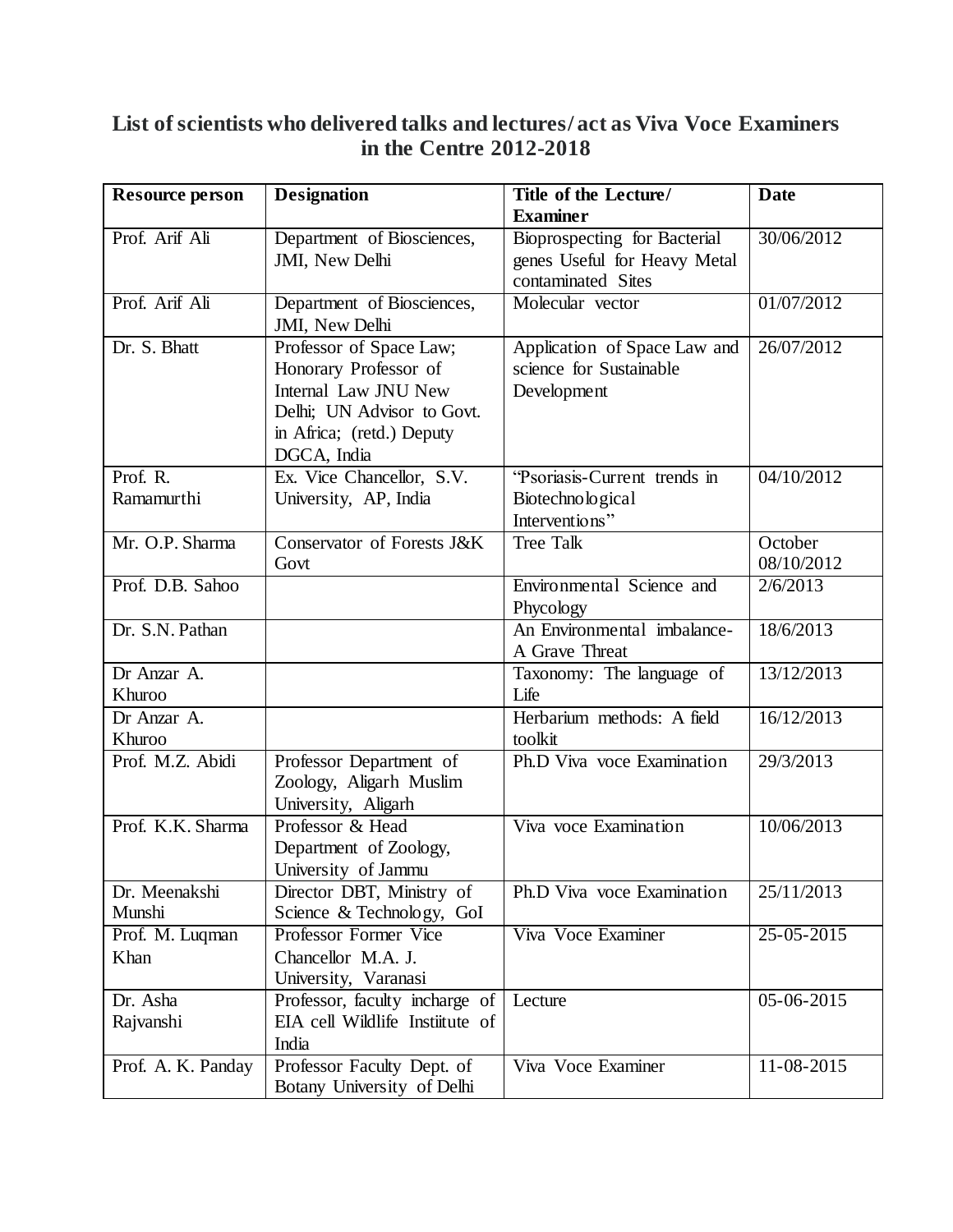| Prof B. D. Joshi   | Professor and Head                              | Viva voce Examiner             | 09-11-2015   |
|--------------------|-------------------------------------------------|--------------------------------|--------------|
| M.S. Harjinder     | Bundelkhand University<br>Expert Member , NABET | Lab Accreditation              | 15-10-2015   |
| Kour Parwan        | Quality Council of India                        |                                |              |
|                    | <b>NABET</b>                                    |                                |              |
| Dr. V. M. Shastri  | <b>Associate Vice President</b>                 | Lab Accreditation              | 15-10-2015   |
|                    | Member of Indian                                |                                |              |
|                    | Environment Network                             |                                |              |
|                    | <b>NABET</b>                                    |                                |              |
| Prof. Arif Ali     | Professor Emeritus, Jamia                       | PCR and its Variants           | $18-03-2016$ |
|                    | Millia Islamia, New Delhi                       |                                |              |
|                    |                                                 |                                |              |
| Dr. Imran          | <b>Assistant Professor</b>                      | Research Methodology           | 15-04-2016   |
|                    | <b>SKUAST-K</b>                                 |                                |              |
| Prof. Ambrish      | Professor & Head Central                        | Necessity of Site              | 04-06-2016   |
| Kumar Mahajan      | University of Himachal                          | Characterization               |              |
|                    | Pradesh                                         | Studies of Kashmir Valley To   |              |
|                    |                                                 | Save it from Future            |              |
|                    |                                                 | Earthquake Impact              |              |
|                    |                                                 |                                |              |
| Prof. Harish Joshi | Department of Biology, St.                      | Waste management through       | 05-06-2016   |
| Professor          | Aloysius College, Mangalore                     | vermitechnology leading to     |              |
|                    |                                                 | clean                          |              |
|                    |                                                 | India                          |              |
| Prof.              | Professor                                       | Is diabetes a risk factor for  | 05-06-2016   |
| Satyanarayana      | University of West                              | inflammatory disease such as   |              |
| Swamy Mruthinti    | Georgia, United States                          | Alzheimers disease?            |              |
|                    |                                                 |                                |              |
| Prof. Renu         | Professor & Head                                | Go wild for life               | 05-06-2016   |
| Bhardwaj           | Department of Botanical and                     |                                |              |
|                    | Environmental Sciences,                         |                                |              |
|                    | Guru Nanak Dev University,                      |                                |              |
|                    | Amritsar-143005,                                |                                |              |
|                    | Punjab, India                                   |                                |              |
| Prof. Anil K.      | Professor & Head                                | What we are getting from       | 05-06-2016   |
| Raina              | Department of                                   | food items Nutrients or        |              |
|                    | Environmental                                   | toxins?                        |              |
|                    | Sciences, University of                         |                                |              |
|                    | Jammu, Jammu, J&K, India                        |                                |              |
|                    |                                                 |                                |              |
| Rajeshwar Singh    | IFS, Chief Conservator                          | Estimates of co2 emissions     | 05-06-2016   |
| Jasrotia           | of Forests, Working Plan,                       | from                           |              |
|                    | Research & Trainings,                           | forest fires in Rajouri forest |              |